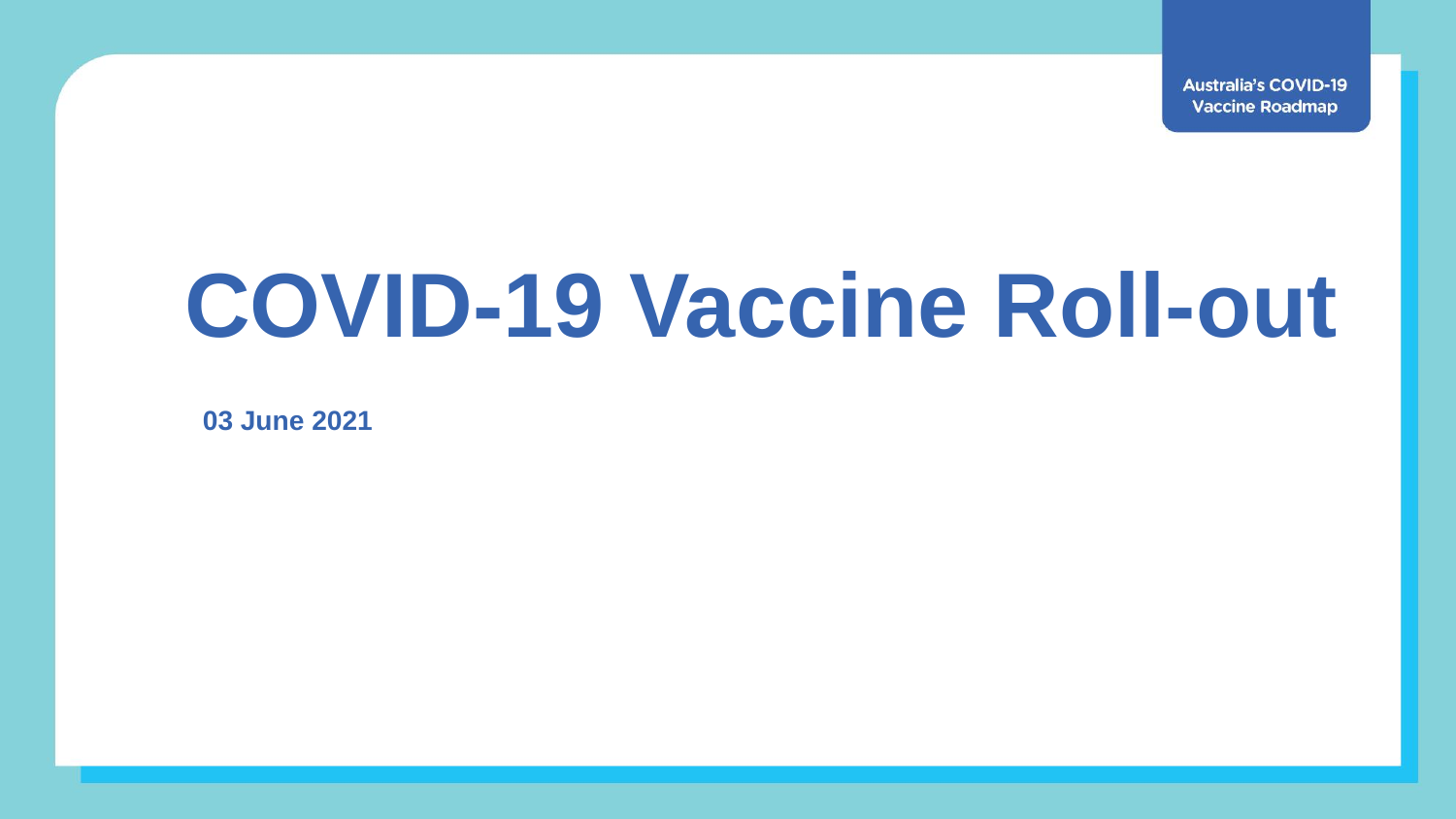**Australia's COVID-19 Vaccine Roadmap** 

## **Total vaccine doses**

**Data as at: 02 Jun 2021**

> (+3,551 last 24 hours)

> (+1,103 last 24 hours)

**TAS SA ACT NT**

1,698,281

Total vaccine doses administered in State and Territory clinics as at 02 June

> (+22,944 last 24 hours)

(+3,351 last 24 hours)

(+56,991 past 24 hours)

(+9,154 last 24 hours)

(+944 last 24 hours)

**NSW**

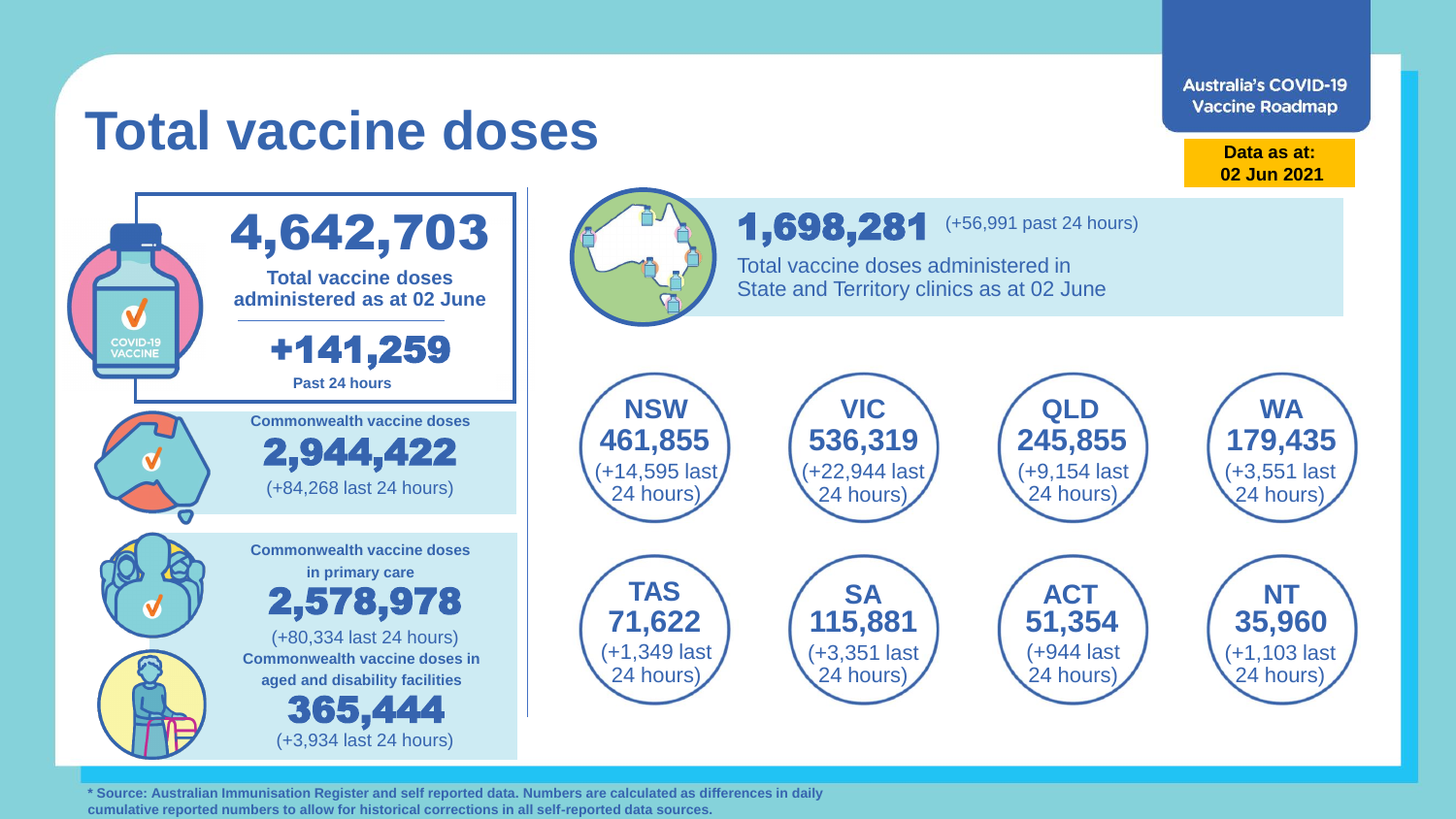

Source: Department of Health Data as at 02 June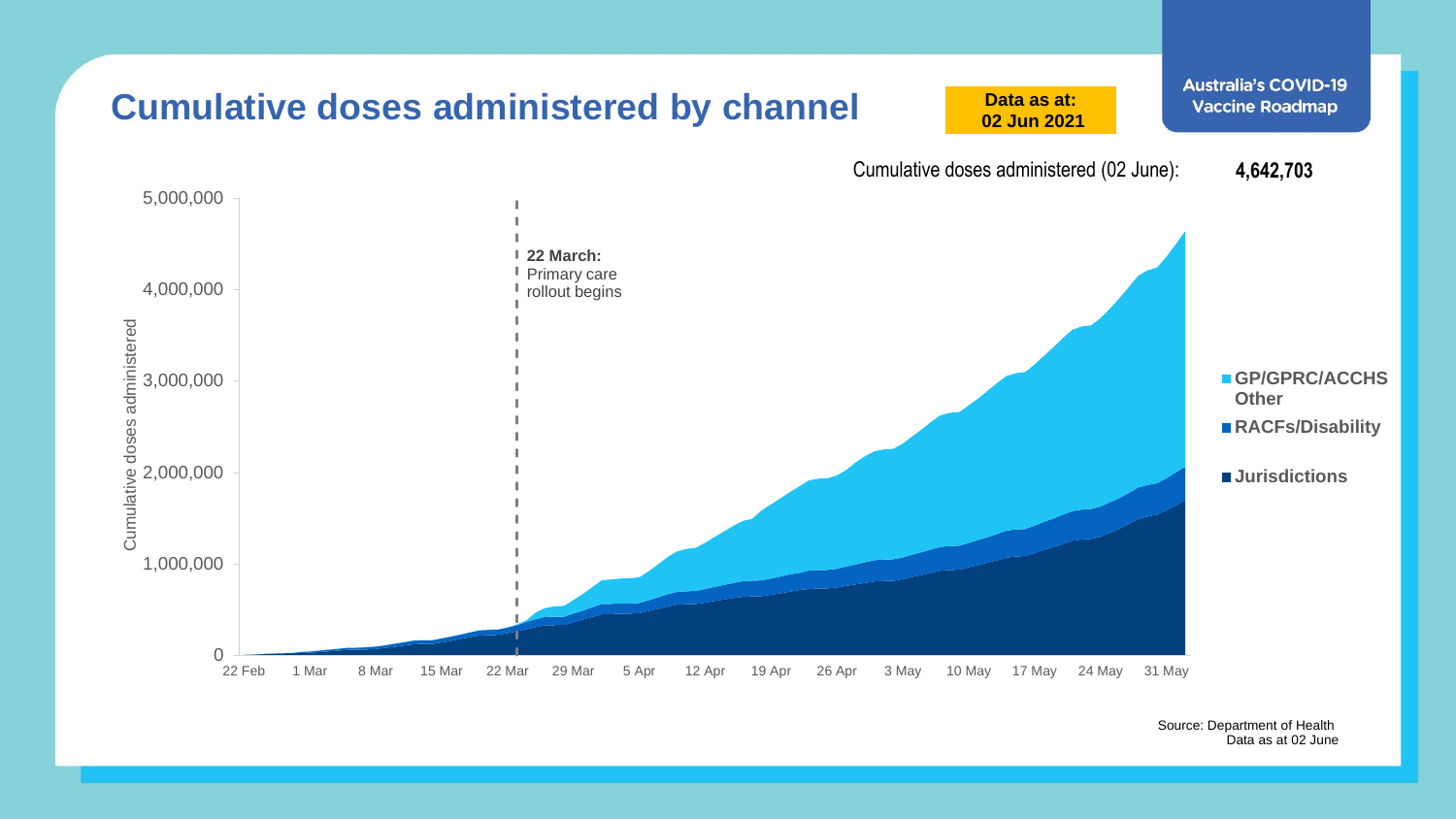## **International comparisons at equivalent stages of rollout (Day 100)**

**Data as at: 02 Jun 2021** **Australia's COVID-19 Vaccine Roadmap** 

Cumulative doses administered (02 Jun): **4,642,703**

The x-axis is truncated at the length of Australia's vaccination program. Countries with intermittent reporting have had their doses per 100 imputed to Australia's current stage of rollout. Israel excluded as it is beyond scale of the graph.



Source: Department of Health (Australia), Our World in Data (international) Latest data: 02 June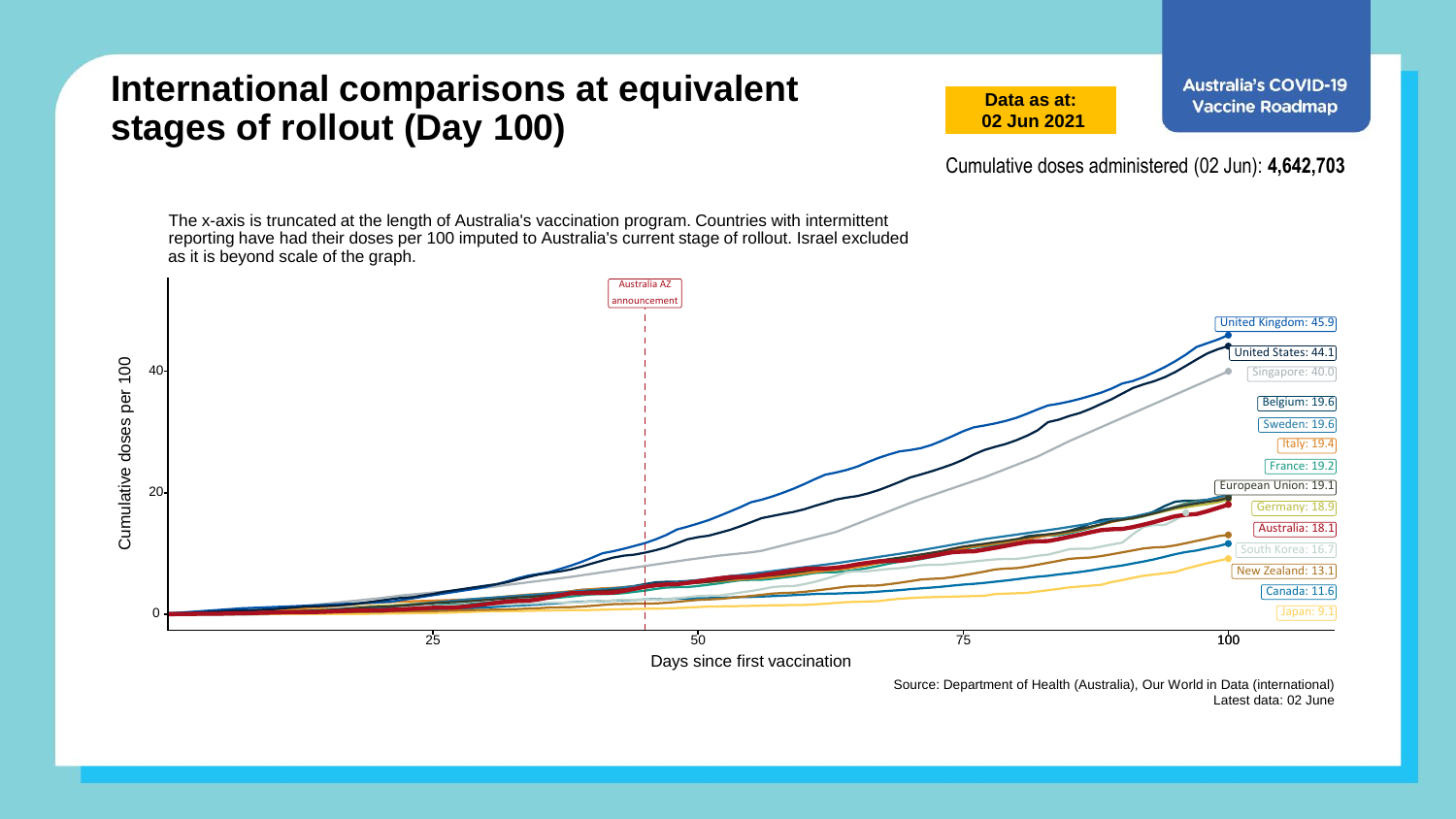## **Commonwealth aged care doses administered**

**Data as at: Data as at: 18 Apr 2021 02 Jun 2021**